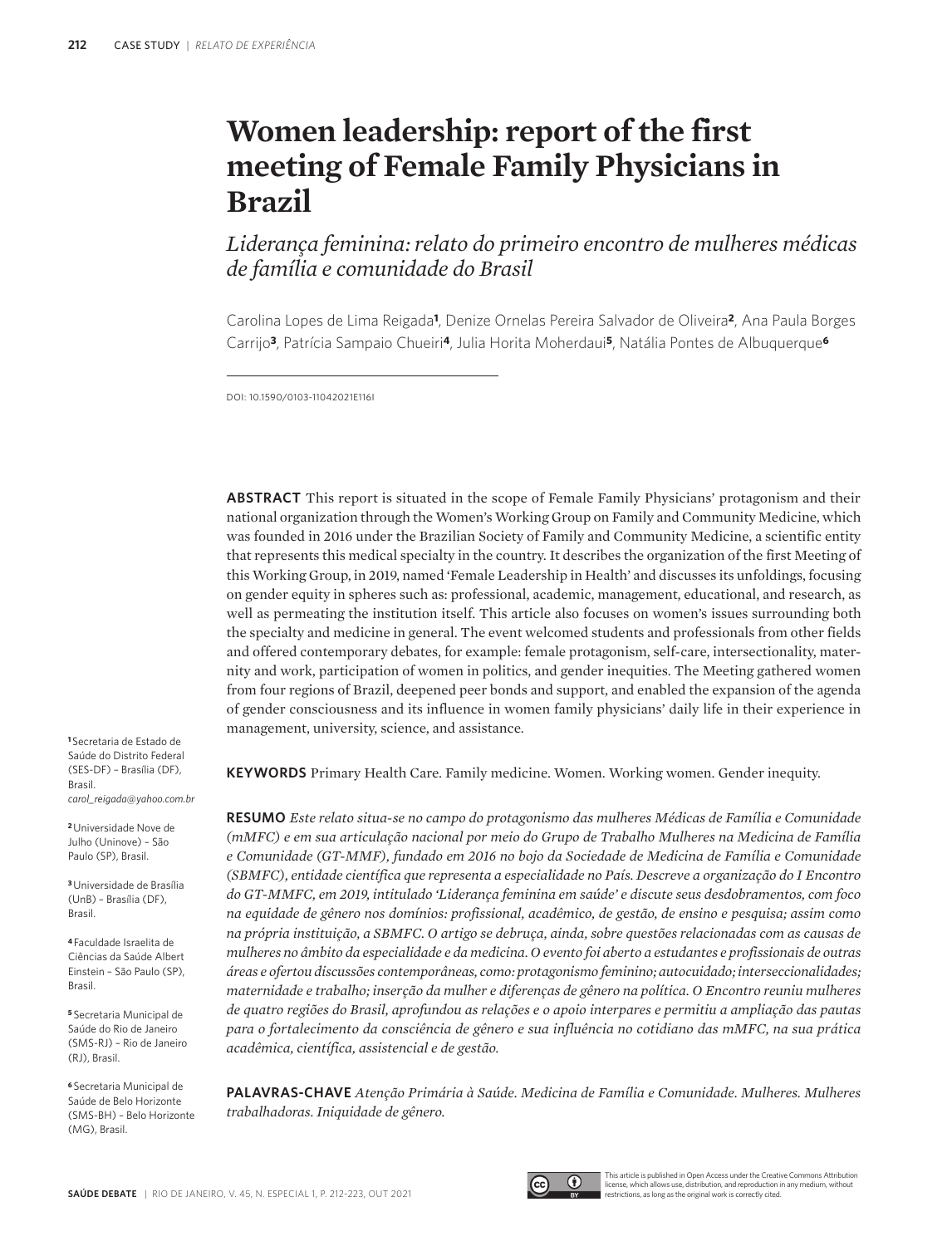#### **Introduction**

The Women in Family and Community Medicine Working Group (WG-WFCM) was founded in 2016, during the XXI World Conference of the World Organization of Family Doctors (Wonca), held in Rio de Janeiro, RJ, when female Family and Community Physicians fFCP (fFCP), active in associations of Family and Community Medicine (FCM) of the state and federal levels, joined forces to participate in the activities of the Wonca Working Party on Women & Family Medicine (WWPWFM)**1**. These doctors considered that the underrepresentation of women in decision-making spaces of the profession and of this branch is a historical, political and gender issue. Despite the growing feminization of medicine**2** and the contemporary debate on gender inequities, remnants of male domination prevail in the material and symbolic fields, exposed by Beauvoir**3** in the mid-twentieth century.

The Conference brought the fFCP closer together and led to the collective desire to spread the debate nationwide and expand its academic and political protagonism, in addition to being representative in the direction and in the scientific meetings of FCM**1**. It is important to highlight the legitimacy of this movement from the historical tradition of medicine itself, which subjugated women in their embodiment as a patient or in their practice of medicine, relegating to the male the place of prestige and domain of scientific knowledge**4**. The institutional construction of medicine in Brazil, which marked the 19th and 20th centuries by the difference between genders, leaves the structural challenge of debating it in order to subvert it.

The WG-WFCM, within medicine and the specialty, intends to operate in the urgency of giving new meanings to perennial discussions. It aims to discuss the insertion of women in FCM, working for gender equality in the fields of professional activity: academia, management, teaching and research; as well as in the technical-scientific

institution of the specialty, the Brazilian Society of Family and Community Medicine (SBMFC)**5**.

Since its foundation, the work of the WG-WFCM has progressively expanded in various regions of the country, with actions developed by the fFCP, based on teaching, research, specialized scientific activities (workshops, seminars and congresses) and institutional representations. In these spaces, topics related to reproductive rights and abortion are discussed; female representation and protagonism; violence against women and intersectional actions in partnership with other WGs, such as 'Health of the Black Population' and 'Sexuality, Gender, Diversity and Rights', highlighting the importance of discussing racism and intersectionalities, in addition to contemporary themes, such as female overload during the Covid-19**5** pandemic.

An expressive action was the discussion, within the SBMFC, of the Gender equity standards for Wonca Scientific Meetings (GES)**6**, a tool developed by the WWPWFM, which establishes parameters for evaluating how much the events respect gender equity, and which is now used in the planning and evaluation of the scientific meetings of this society. This is a task as demanding as it is foreign to women – gender inequities seem to demand precise proof, in a kind of scientificity of the obvious, delineating legitimacy and equity not yet guaranteed among peers.

During the XV Brazilian Congress of Family and Community Medicine, in July 2019, the WG-WFCM's ordinary meeting took place. In this, the proposal for the first national meeting of the WG emerged, in a space independent from other SBMFC events, and which purposes were structured in: deepening the debate on themes such as female protagonism in health, expanding the group's integration and identifying priority issues in the WG-WFCM planning. The meeting took place in the same year,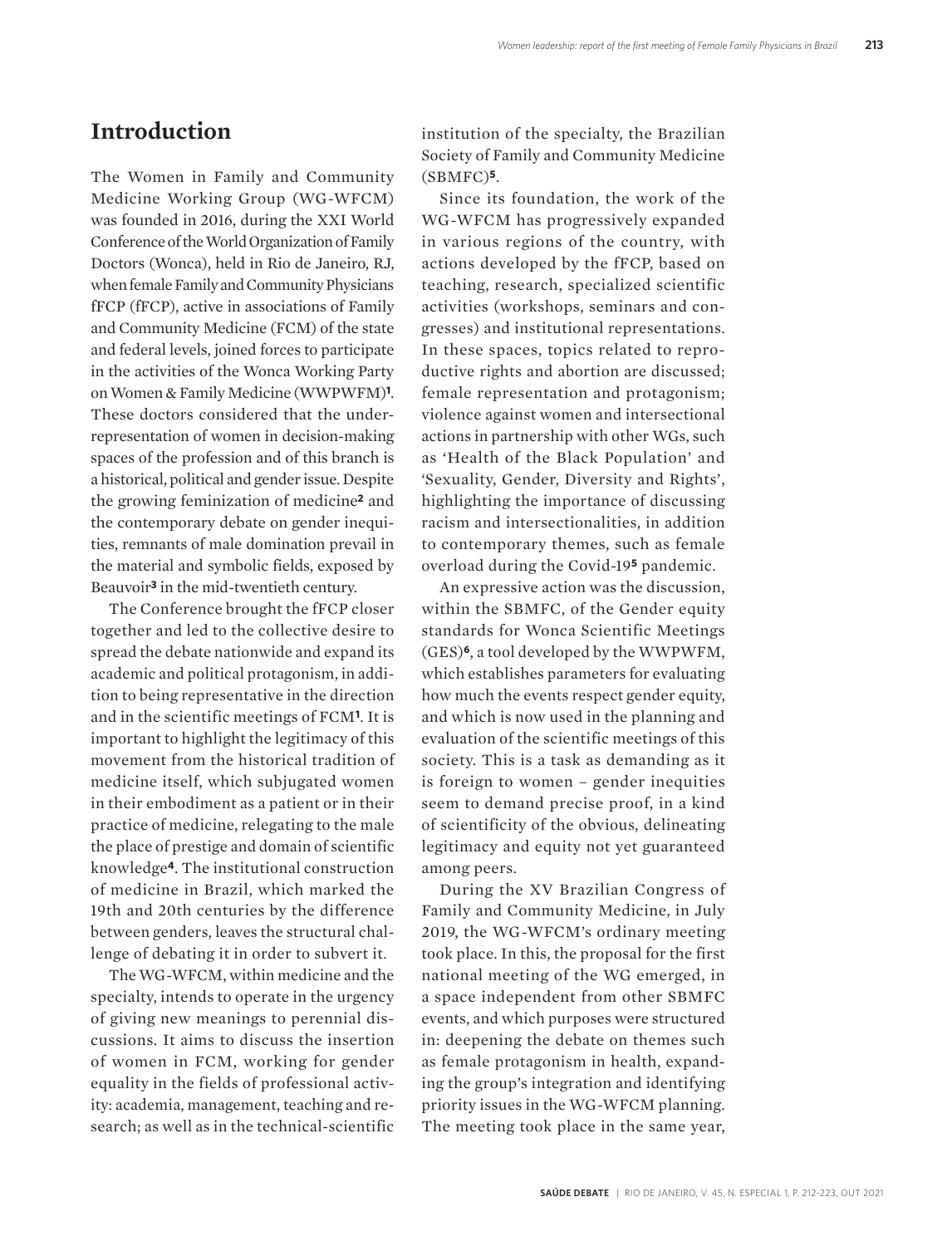in Brasília (DF)**7**. Thus, this article aims to report and discuss the organization's experience and the results of the 1st Meeting of the Working Group of Women in Family and Community Medicine and its impact on the strengthening of the WG-WFCM.

#### **The organization of the meeting**

Initially, an organizing committee for the congress was established, with women from different states in Brazil. A semi-structured online form was proposed to raise the main interests of potential participants in the meeting of the fFCP that were WG-WFCM members, so that the commission prioritized daily and relevant themes in the scientific proposal. Among the 42 responses received, 18 expressed interest in topics related to female leadership/ imposter syndrome; 10 raised the issue of gender violence and sexism in consultations and in labor relations; 5 were concerned about motherhood and work for the fFCP. The other answers complemented the relevance of the discussions on: black feminism, women in scientific research and in management positions, self-care and collaboration networks between women and gender inequities in public policies. Despite the scale of the debate, these are themes not prioritized at SBMFC events. Furthermore, more profoundly, propositions that dialogue with the feminist struggle in Brazil, in confronting inequalities in public and private life, announcing a perhaps unfinished emancipation**8**.

The Faculties of Medicine and Health of the University of Brasília (UnB) allowed the use of their physical space, with two auditoriums, two meeting rooms and collective spaces such as the central garden and the pantry for three days. Through the Directorate of Diversity**<sup>9</sup>** (DIV) – university axis that focuses on representation, recognition and visibility of diverse identities of gender, sexual orientation, race and ethnicity –, UnB mediated the contact with

researchers and references from the Federal District in areas connected to the event.

As speakers, women from the fFCP network who stood out for their work in research and discussion of the themes were invited; researchers from other areas of health and human sciences; and activists from the collectives 'Me farei ouvir' and 'Elas na política', both about women's participation in politics, and 'Casa Frida' (culture collective), 'Escola de Almas Benzedeiras de Brasília' (bessance) and ' Gira Cerrado' (circular dance).

There was no sponsorship or external funding for the event, respecting the SBMFC policy of non-financing by the pharmaceutical industry. All costs were paid with the annual transfer that WG-WFCM receives from SBMFC and with the registration fee paid by graduate and post-graduate participants. Most speakers covered their own travel and accommodation expenses. UnB students did not pay for their registration, which represented an ethical assumption in the construction of the event for the organizers.

Registration was made online, through a website for events, and communication was made with WG-WFCM's email. The communication was made by the SBMFC press officer. The visual identity was created, voluntarily, by a designer who appreciated the project of the meeting.

UnB students were offered the possibility of participating as monitors, with the proper certification, and 15 students contributed. In each activity room, two monitors were responsible for the organization, multimedia test, time monitoring, organization of questions and demands related to the speaker (reception, certificate and acknowledgments). The records of the event were taken by a local photographer.

It is important to emphasize the organization's investment to enable the 'Play Space' and ensure the participation and inclusion of women mothers. This had a structure and toys made available, in part, by the organizing committee and, in part, with the funding of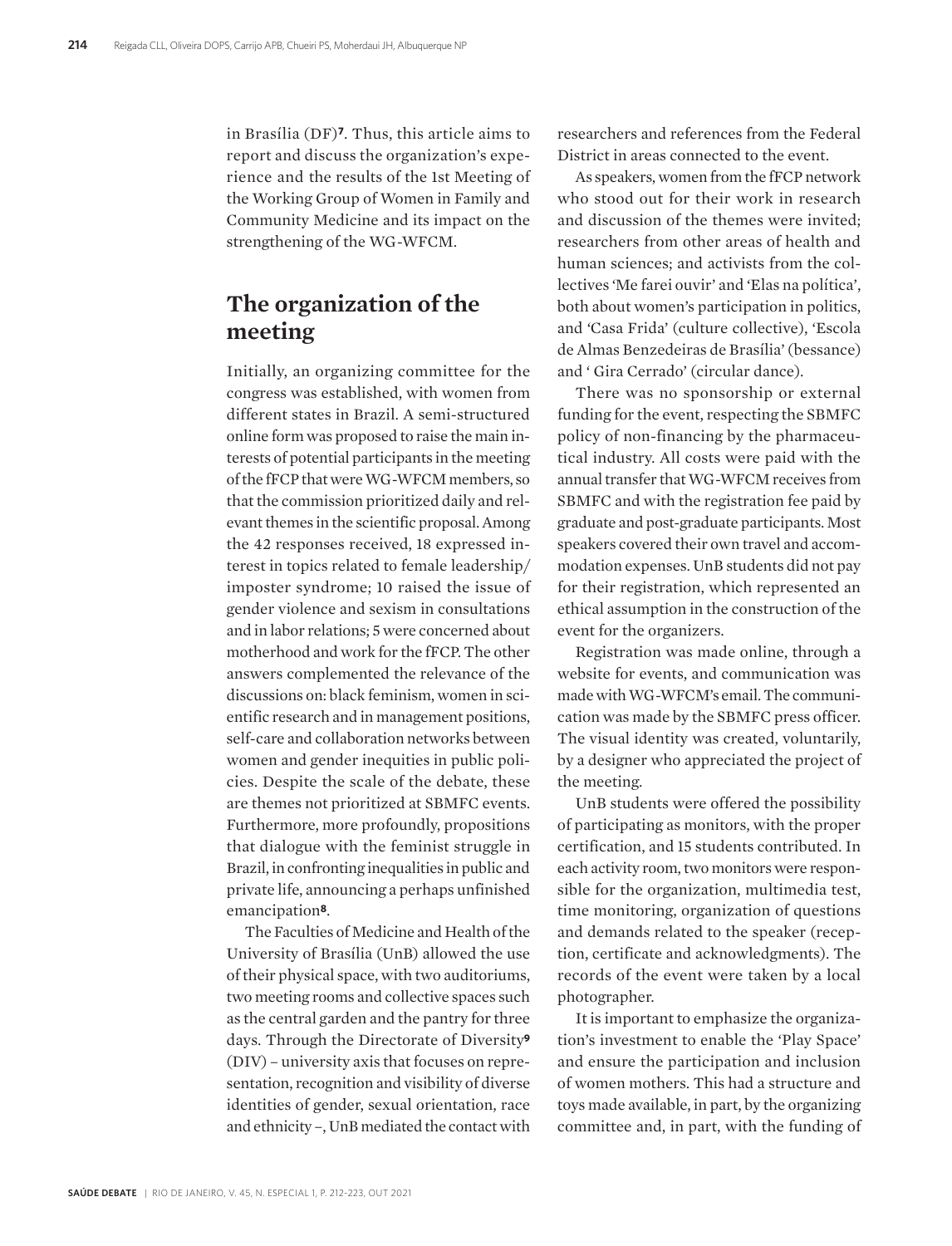registrations, and care of the monitors. The public space still lacks ambience for women to use it with or without their children, in an articulated way with their work or academic activities. The confrontation of gender inequalities in public life is part of the feminist struggle for democracy: it is a "necessary revolution in the daily lives of women"**8(5)**. Another concern in this regard was the voluntary offer of solidary accommodation for women from other cities and states, an action based on genuine collaboration between women.

In addition to scientific activities, the Meeting provided an area for the exhibition of local producers, cultural moments, snacks

and social gatherings, all services provided by women's companies. There was a presentation by the 'Filhas d'Oyá', percussive group of women from the Federal District, by Martinha do Coco, coconut master from Paranoá; Soirée with authors of the book 'Causos Clínicos – Histórias da Medicina de Família e Comunidade'; workshop of circular dances 'Gira Cerrado' and blessings from the 'Escola de Almas Benzedeiras de Brasília'. These initiatives, focused on the solidarity economy, sought to stimulate the contribution, income and inclusion of women, historically immersed in the sexual asymmetry of work in the capitalist system**10**.

Figure 1. Organizing Committee of the I Meeting of the GT Mulheres na MFC



Source: Personal file.

Note: From left to right, standing: Ana Carolina, Denize Ornelas, Ana Paula Carrijo, Victoria Mey, Daiane Chavez, Carolina Reigada, Fernanda Fraissat. In front, from left to right: Patrícia Chueiri, Julia Horita, Camila Damasceno.

# **Holding the meeting: participants, activities and discussions**

The event was organized and carried out by fFCP, from November 1st to 3rd, 2019. One hundred and thirty people registered: only 6 were male, 56 were residents or students in the health area. The average age of participants was 33 years. Most of the participants were from the Midwest (n=96), and the rest covered the states of the South, Southeast and Northeast. The absence of women from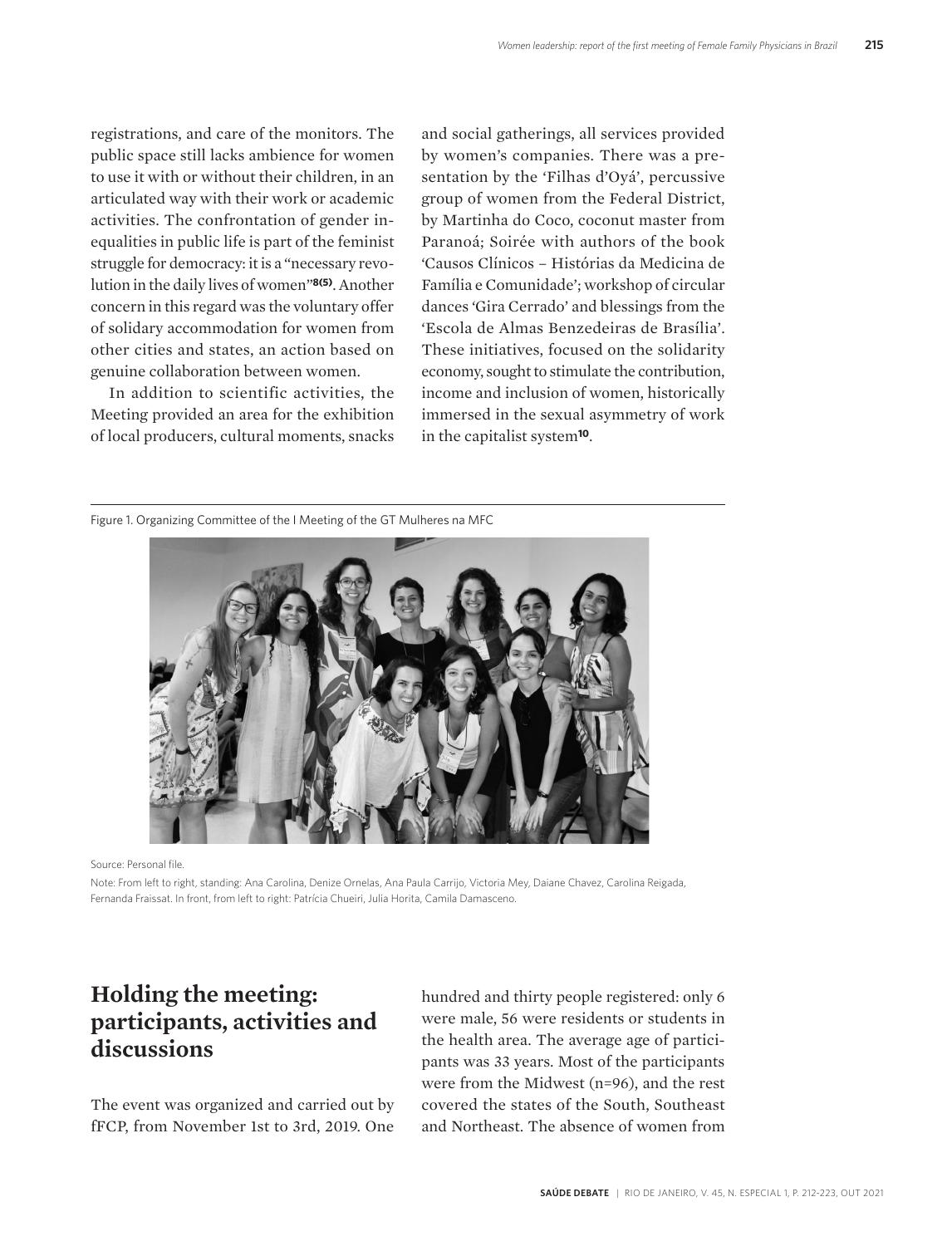the North region is highlighted, which the WG-WFCM identifies as a problem of representation and reach of the women's network, still without a structured solution. Despite the focus on the participation of fFCP, fortunately,

professionals from other areas participated, such as doulas, psychologists, social workers and nutritionists.

The program is shown in *table 1*.

| <b>Round tables</b>                                                          | <b>Practices and Conversation Circles</b>                        |
|------------------------------------------------------------------------------|------------------------------------------------------------------|
| Openness: Female Protagonism - perspectives                                  | Women in politics                                                |
| Maternity, work and decoloniality                                            | How do I take care of myself? Strategies and<br>difficulties     |
| Public policies for the equity and integrality of trans and lesbian<br>women | Media training for women                                         |
| Dealing with sexism, racism and harassment at university                     | How to do scientific research?                                   |
| Gender and the feminization of medicine                                      | Intersectionalities and women's collaboration<br>network         |
| Communication, women and assertiveness                                       | Women caring for women: traditional female<br>knowledge and ICPs |

Source: Own elaboration.

Based on the central theme, 'female leadership', the activities carried out can be divided into three main branches. In the first, there were those aimed at the participants' reflection and instrumentalization in matters related to leadership performance in different areas, such as the conversation circles 'Women in politics', 'Public policies for the equity and integrality of trans and lesbian women', 'Media training for women', 'How to do scientific research' and 'Communication, women and assertiveness'. The theme of female protagonism was the most prevalent in the responses to the form sent. The interest in the topic seems to be the result of the work of the WG-WFCM, by coordinating workshops on women's leadership in regional and national events of the SBMFC, which were cited as the reflexive trigger for some fFCP. They began to rethink their position at work, becoming interested in issues such as: gender inequality in leadership positions in their work activities (including within the SBMFC itself ); assertiveness; and how to recognize and deal with the so-called 'imposter syndrome'.

For the discussion on women in political exercise, we invited the collectives 'Elas na política' and 'Me farei ouvir', which work for the awareness, motivation and training of women to run for office and to protagonists in spaces of political power. According to the 2019**11** Women in Politics map (Mapa Mulheres na Política), although women make up 52% of the population, Brazil has one of the lowest female representations in the government, with only 15% of women, with a decrease to 9% since the government of Jair Bolsonaro. At SBMFC, within the scope of institutional history, gender inequality in the board of directors and in the company's presidency was striking. The WG-WFCM acts by questioning this low representation, as well as favoring gender equity in the construction of scientific events. The current board of directors has 7 men and 6 women, and gender parity was the subject of the last election for the association's board of directors, which seems to us to be a direct effect of the actions of the WG-WFCM.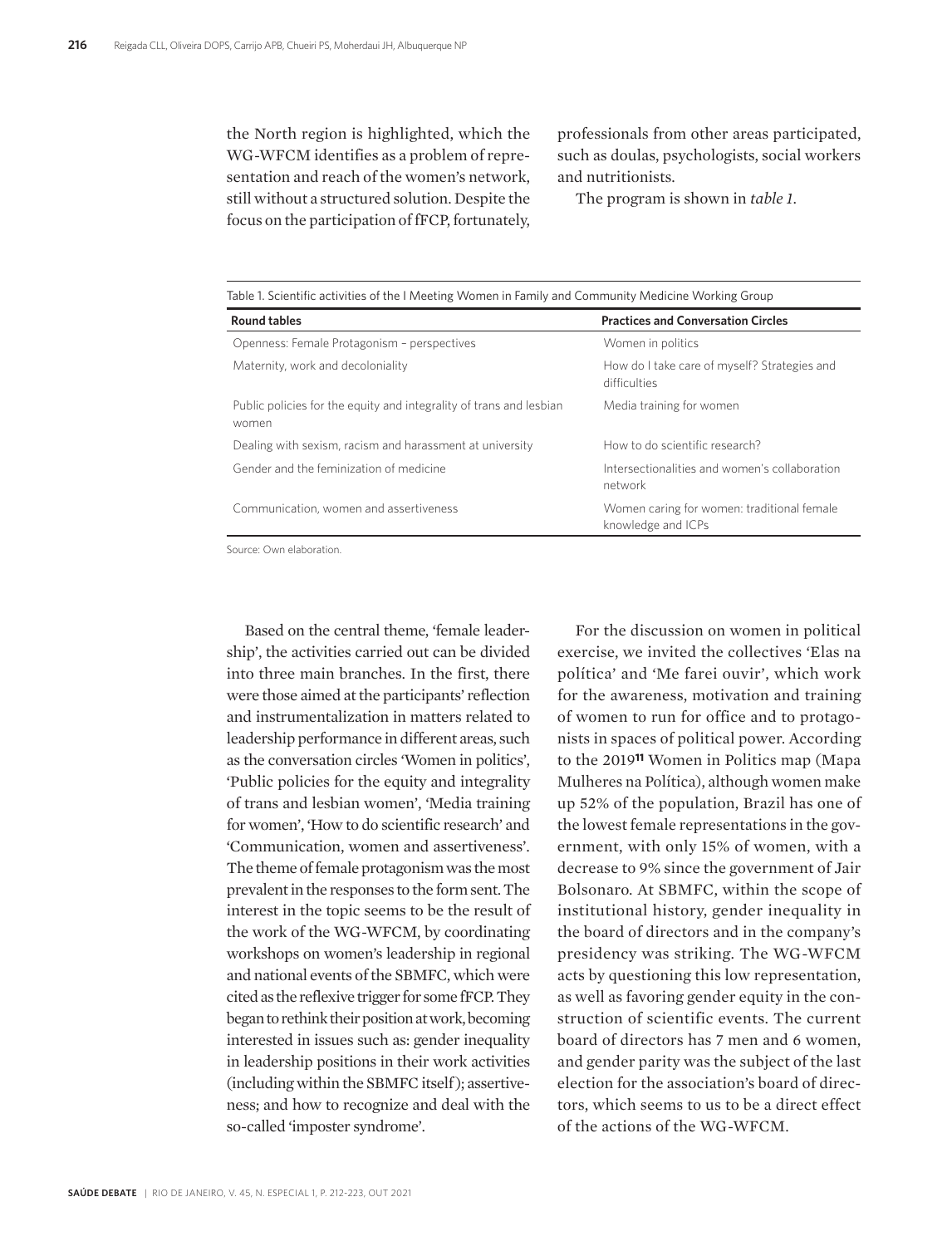At the table on public policies for trans and lesbian women, we had the participation of Tatiana Lionço PhD, who brought the path taken to build a national policy**12** in the field of health, the relevance of conquered rights and the need to maintain them; and Láris, a transsexual man who, under the lines of cartographic narrative, presented his process of transsexualization and affections in the midst of his personal relationships, family and work.

For the media training practice, the SBMFC press officer, Ana Carolina D'Angelis, explained and demonstrated how to have more influence and visibility in social networks – the main media tool for dissemination in contemporary times.

In the roundtable discussion on scientific research, Patrícia Chueiri and Magda Oliveira PhDs brought national and global data on gender-related differences within scientific research, such as the loss to women in the total funding received, less recognition in the area and greater difficulty in publishing articles**13**. In the area of FCM, only 12% of family and community doctors have a master's degree; and 2.7%, PhD. The gender perspective on this analysis reveals that the fFCP have lower chances of obtaining titles, especially the doctorate**14**, which seems to us a symptom to be analyzed, since, in Brazil, especially in the health area, women researchers are the majority (60%), and 49% of publications have women as authors**15**. As a referral, a group of emails was created specifically to think about female scientific production and enable support, exchange of experiences and partnerships between researchers.

In the conversation table about communication, Jéssica Leão highlighted the importance of exercising assertiveness and non-violent communication as tools to clearly expose ideas and opinions, moving away from the social representation of protagonists and assertive women as violent. She brought up the discussion on 'discursive toxic masculinity', which, through language, perpetuates everyday sexism**16**.

The second thematic branch addressed the difficulties that women encounter to exercise protagonism in different study and work environments. In this, there are 'Maternity, work and decoloniality' and 'Dealing with sexism, racism and harassment at the university'.

At the roundtable 'Maternity, work and decoloniality', the anthropologist Marianna Holanda PhD, the nutritionist Renata Monteiro PhD and the FCM Natália Albuquerque, master, discussed the difficulties faced by women in the work environment during the pregnancy-puerperal cycle and breastfeeding of their children. Marianna spoke about decoloniality and the need to complement traditional and productivist feminism, prominently white, with anti-racist and indigenous struggles, since we still have a slavery and exclusionary culture. Renata brought up how the view of breastfeeding by health professionals is still extremely technical and even violent with women, focusing on the child to their detriment. Natália explained how gender and motherhood intersect and impact on the professional trajectories of fFCP, discussing the crossing of issues on ethics, responsibility for care, balance of personal, family and work life**17**.

In the roundtable discussion about sexism, racism and harassment at the university, doctoral student Ana Paula Carrijo and medical students from UnB Letícia Resende and Marina Moreira discussed the harassment of women in various institutions, how to recognize it and measures for protection and confrontation.

In the third thematic branch, there are activities aimed at self-care and possibilities of care among women, such as the conversation circles 'How I take care of myself: strategies and difficulties', in which doctoral student Débora Teixeira brought theory and experience of mindfullness; 'Intersectionality and women's collaboration network', in which the masters Rita Helena Borret and Thamiris Oliveira brought up the need for recognition of the different oppressions suffered by black, poor, lesbian women,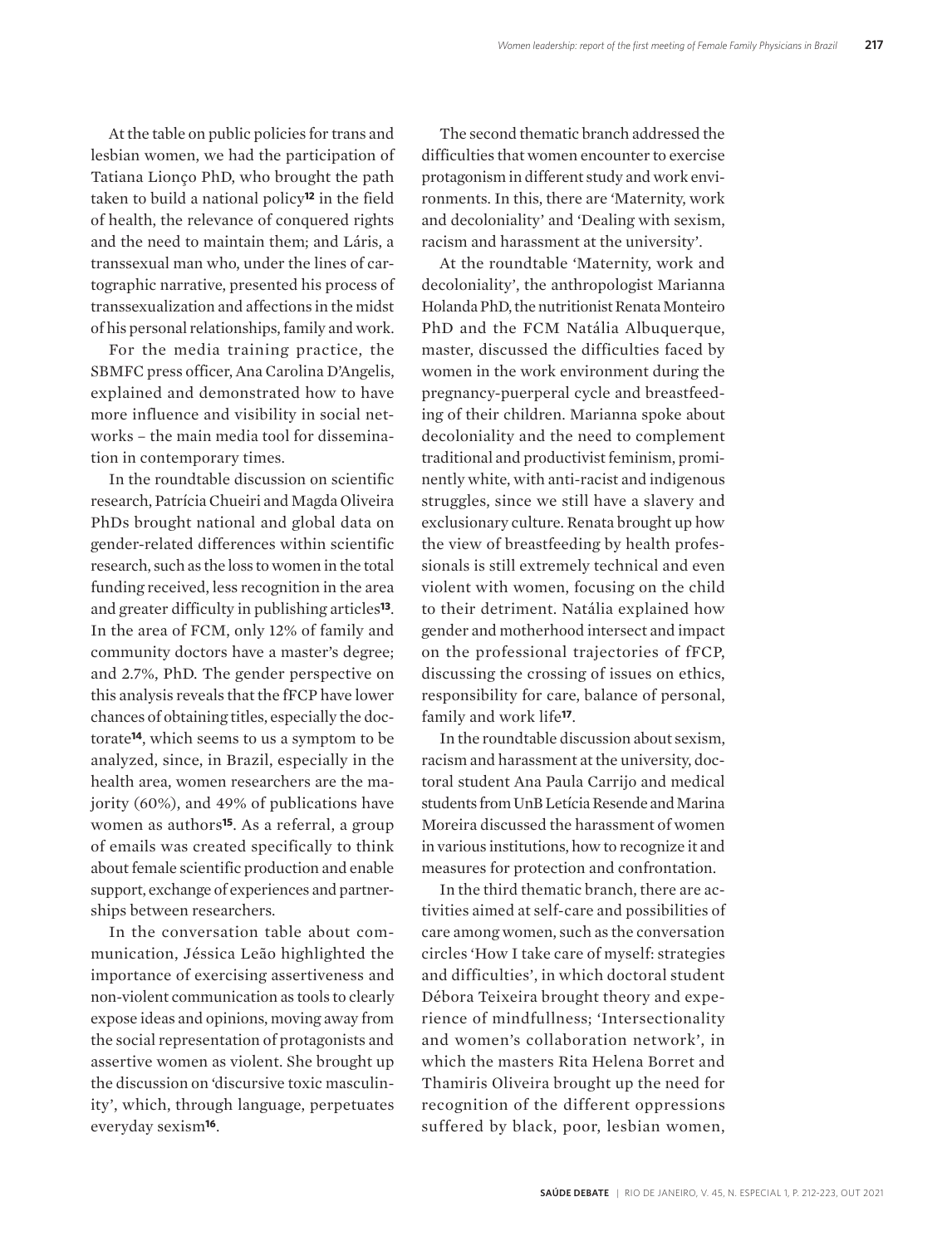with theoretical basis of black and lesbian authors, reinforcing the concept of shared pain**18**. The groups 'Gira Cerrado', 'Escola de Almas Benzedeiras de Brasília' and 'Coletivo Frida' contributed, respectively, with reflections and practices on circular dance, blessing and doulagem, in activities highly praised by the participants, who were able to experience the potential of care.

The opening table was attended by Maria Inez Padula Anderson and Valéria Mendonça and professor Natália Albuquerque, PhDs. Maria Inez was invited for her relevant career as an FCM, having played different leadership roles – in the Department of Integral, Family and Community Medicine at the State University of Rio de Janeiro (Uerj), in the Iberoamerican Confederation of Family Medicine and in the SBMFC itself –, and brought her experiences and learnings. Valéria discussed the awareness of postures and attitudes, in an intentional and coherent reading of reality, as a way of seeking purposes with the lucidity of the space we occupy in the social environment. Natália was invited with the aim of sharing the experience of the professional trajectory of a young doctor, coordinator of a residency program and researcher.

At the closing table, Valeska Zanello PhD addressed women's mental health, gender mechanisms**19** and the need to raise awareness of the role and performance of women, especially health professionals. Master Mariana Paes reflected on the places of speech and challenges in the expression of subjectivities related to gender inequities**20**.

Master Denize Ornelas unveiled the feminization of medicine**21,22**, the consequences perceived in research regarding the social (de)valuation of medical work with the increase in the number of female doctors in other countries**23,24**, the gender asymmetry in power and positions of management, differences in education and choice of medical specialties and, consequently, the difference in average remuneration, which is lower among women**25**, even when correcting the workload,

maintaining equity in the economic sphere of the profession. This table brought up issues such as including new fFCP in the debate on the themes highlighted here and rethinking the role of the WG-WFCM in this articulation.

## **Event evaluation and developments**

During the WG-WFCM meeting, held on the last day of the meeting, the members assessed that the event achieved its initial objectives of deepening discussions of the SBMFC congress and bringing together women from different parts of Brazil, disseminating the WG-WFCM**26**. Some steps, such as expanding WG-WFCM interventions inside and outside the SBMFC, are being made possible with the publication of notes and videos on topics of scientific and political interest**5**.

The group assesses that, progressively, more women are participating in scientific discussions in spaces provided by the SBMFC, which enhances institutional transformations. For example, the WG-WFCM proposed updating the editorial policy of the Journal of the Brazilian Society of Family and Community Medicine (RBFCM) for the inclusion of women in the journal's editing positions, which triggered the integration of two fFCP since September 2020.

In 2020, with the elections for the SBMFC board, there was an active movement of the candidates to contemplate discussions brought by the WG-WFCM, not only about gender parity, but also about legal abortion. We understand that such developments are directly linked to the work of the WG-WFCM in different spaces, both operating on gender inequities, gender violence in clinical practice and in the professional performance of fFCP, and through women leaders fostering such discussion. This meeting seemed essential to point out the inequities and the urgency of expanding the discussions of the WG-WFCM in the scientific spaces of the specialty.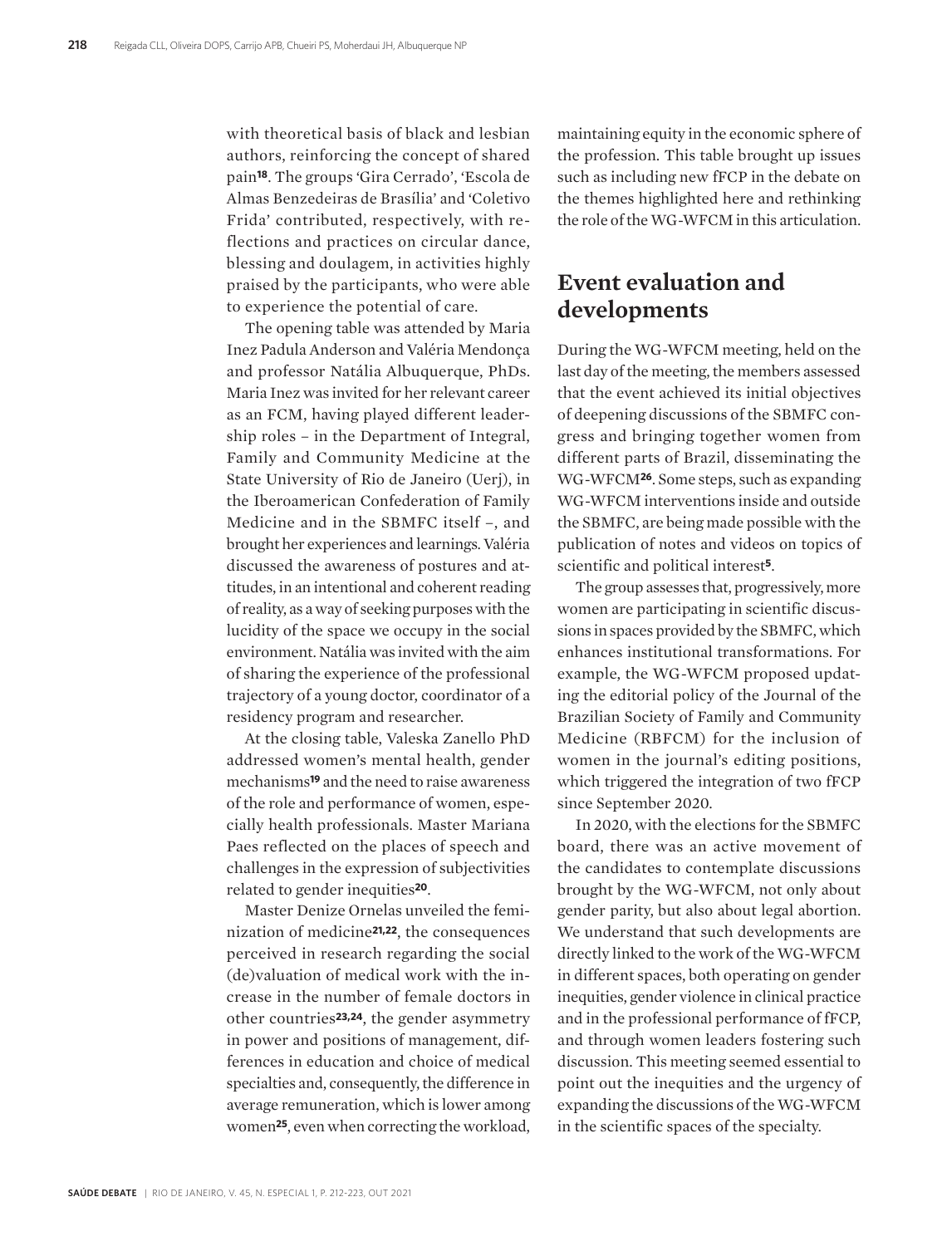Another strength is the collaboration between the SBMFCWGs, especially with the Gender, Sexuality, Diversity and RightsWG and the Black Population HealthWG, deepening issues related not only to intersectionality, but building true networks of collaboration, as many agendas cut across the discussions held in these threeWGs, enhancing the requirements and deepening the discussions.

Among the problems perceived, there was no adherence of family and community male doctors, representatives of the board of SBMFC and the state association to the Meeting. It is noteworthy that the participation of male individuals was not prohibited, but the dissemination of the event was aimed at the public using female articles, which may have generated doubts and discomfort about male participation. Furthermore, there was little interest by men in the topics covered, with a focus on issues related to women's health and political action. In our understanding, this low adherence reflects men's lack of interest in agendas related to the political position of women, in addition to their biological health, keeping them away from this debate. Although we emphasize the female role, we consider the dialogue with men to be structural, in order to discuss and transform together the scientific society and the clinical practice of FCM.

Some organizational problems were pointed out, such as the difficulty of getting funding for the event, the lack of prior disclosure of the gathering places; the lack of a dynamic communication channel during the meeting (perhaps an event app) and the amount of plastic used in lunch breaks. The little participation of fFCP from the city itself, the negligible participation of the regional association of the branch and the presence of a concurrent program with the final meeting of the WG-WFCM, which divided the participants between the spaces, failed to provide the opportunity as a moment of strengthening the fFCP network and the WG-WFCM itself.

As suggestions, the participants presented: the conscientious consumption of

plastics; better publicizing of the map of the rooms; including the possibility of exhibiting scientific works by women; increase the activities together with otherWGs and cherish the participation of a fFCP at all the congress tables, bringing the specialty's vision to the debated theme.

As for the strengths perceived at the Meeting, the following were mentioned: free of charge for UnB students; cultural activities; the diversity of themes; a participatory way of setting up a schedule; the monitors; the consideration of local speakers; care and self-care activities; and the 'Play Space'. These and other organizational aspects were intentionally pursued by the meeting's organizing committee, taking into account the GES**6**, the 10 steps summarized for Gender Equity for Scientific Meetings at Wonca, 2010 (*table 2*)**1**.

GES advises that scientific meetings seek: ways to support the participation of mothers, fathers and caregivers, providing, for example, spaces of care and support for children; the intentional invitation of female speakers; the encouragement and development of leaders; the promotion of social activities and the search for sponsors that respect gender, national origin and ethnicity; the use of 'grants' to encourage participation in the meetings. The commission considers that most of these items were fully complied with and also evaluates that it has proposed alternative ways, given the financial constraints faced, of approaching the ideal, with exemption from registration fees and the participation of certified monitors. The only two items from the GES that the committee did not actively pursue were having gender balance in the Meeting and in the organizing committee itself. The commission assessed that the historic moment of organizing a first meeting of fFCP, made by the effort and collaboration of the women themselves, surpassed the orientation of having a gender parity in the event. However, as already explained, it is important that a next step be taken in this direction.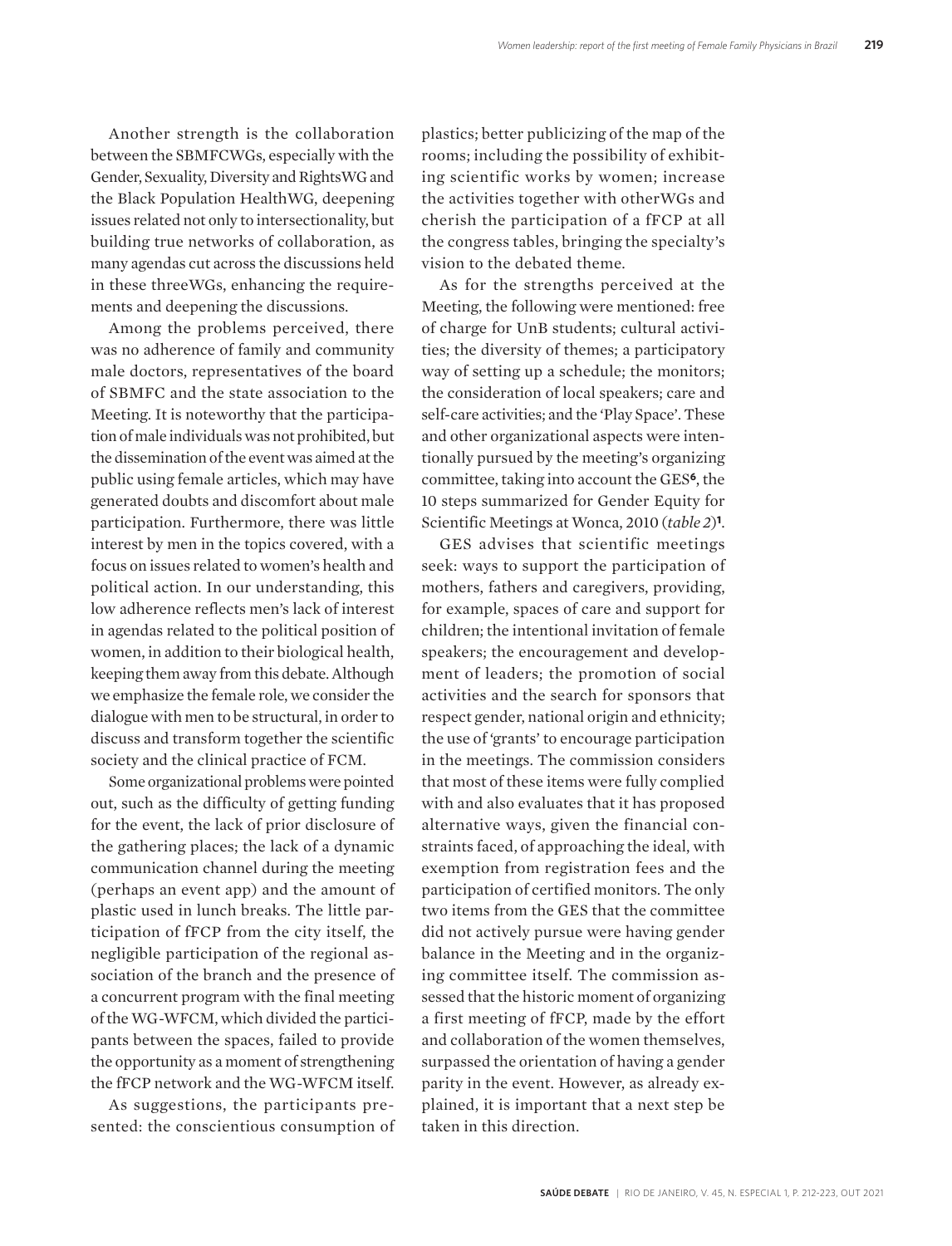#### Table 2. Ten Outlined Steps for Gender Equity for Wonca Scientific Meetings, 2010

1. Structure of Committees: All Committees involved in planning and convening scientific meetings adhere to the basic principles of gender balance and gender equity.

2. Program content: incorporates gender equality throughout its implementation. All topics for scientific meetings include a gender perspective or analysis. All calls for proposals to the plenary, symposia and workshops explicitly request a gender consideration. No gender restrictions/bias in participation. Themes related to women's health are encouraged, regardless of the theme of the meeting.

3. Gender Balance: All scientific committees plan gender balance for guest speakers/speakers in the plenary, workshops and symposia.

4. Speakers: Deserving women are purposefully and proactively considered as speakers.

5. Scholarships: The Organizing Committee or the Scholarship Inclusion Committee makes every effort to purposefully increase the pool of available funds and distribute scholarships equitably in relation to gender.

6. Leadership Development: Scientific Committees make every possible effort to promote leadership development at each conference.

7. Family Activities: The Organizing Committee collaborates with participants who are mothers, fathers or caregivers of children to facilitate the necessary arrangements to provide affordable care for infants, young children and school-age children.

8. Social Events: The Organizing Committee ensures that all social activities offered as part of the regular conference program respect the gender, national origin and ethnicity of the participants and their guests, and that sexist humor or events and/or degrading comments will not be tolerated.

9. Corporate Sponsorship and Marketing: The Scientific Committee that organizes Wonca meetings restricts external sponsors who drive policies or market products that negatively affect women. Every effort is made to restrict images or products that objectify women or make misleading claims.

10. Interactive Educational Styles: Scientific Committees encourage invited speakers to adopt interactive teaching and learning styles and include this encouragement in the calls for proposals for each meeting.

Source: Oliveira, Chueiri, Albuquerque**1**.

The Covid-19 pandemic interrupted some projects programmed and under development, such as the II WG-WFCM Meeting scheduled to take place at the Northeastern Congress of FCM, which would take place in July 2020; and a campaign that had been developed, during the month of March, for women's protagonism in several areas. Some campaigns, to increase awareness of gender in everyday life and on ways of supporting women to increase research and academic publication, have not yet been put into practice.

Another repercussion was the strengthening of the WG-WFCM before the other WGs of the scientific society, but mainly before its board, which seems to recognize the group's work potential and the value it adds to the SBMFC.

### **Conclusions**

In the last four years, WG-WFCM has been maturing its actions in a purposeful way, advancing with the growing inclusion of fFCP and medical students. As of June 2021, there are approximately 60 registered and up-to-date women actively participating in the decisions and organization of the WG's activities, and 120 women in the host group, in which broader discussions take place. We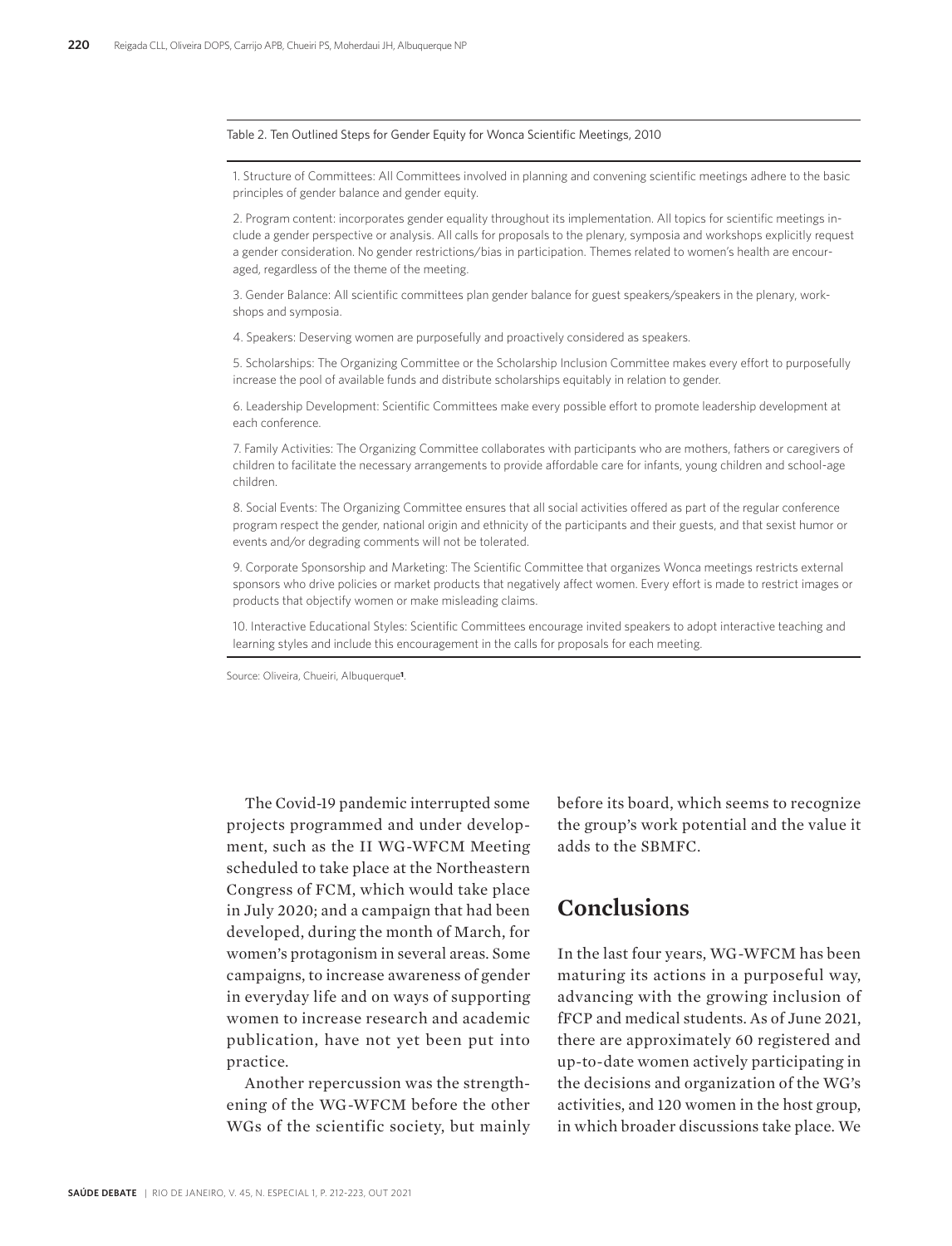observe that their work has been filling and problematizing the gap in gender awareness, with a clear influence on the daily lives of family and community doctors, in outpatient, academic, scientific and management practices.

The I WG-WFCM Meeting consolidated the accumulated experience and strengthened the group to progress in a comprehensive, diverse and critical way. In this sense, this report has historical and documentary importance for the fFCP and, more broadly, for the women's movements in medicine and health, in order to materialize the importance of the chosen agendas. There are still ample challenges, such as the little representation in the WG-WFCM of women from the Northeast and the North, the negligible participation of men in the

discussions raised and the fight against sexism and gender asymmetry in medicine. It is hoped that the group will continue to advocate for more professionals to recognize the issue of gender as a social condition of health and transform their practice in favor of facing inequities.

#### **Collaborators**

Reigada CLL (0000-0001-9621-4908)\*, Oliveira DOPS (0000-0001-8809-0095)\*, Carrijo APB (0000-0002-4220-6109)\*, Chueiri PS (0000-0002-0811-3910)\*, Moherdaui JH (0000-0001-9167-3937)\* and Albuquerque NP (0000-0001-6055-1515)\* contributed equally to the writing of the manuscript.  $\blacksquare$ 

#### **References**

- 1. Oliveira DOPS, Chueiri PS, Albuquerque NP. Carta de Cuiabá – Mulheres, Médicas de Família e Comunidade, no Brasil – onde estamos e onde podemos chegar? Rev Bras Med Fam Comunidade. 2020; 15(42):1784.
- 2. Scheffer M, coordenador. Demografia Médica no Brasil 2018. São Paulo: Departamento de Medicina Preventiva da Faculdade de Medicina da USP; Conselho Regional de Medicina do Estado de São Paulo; Conselho Federal de Medicina; 2018. [acesso em

2020 jul 20]. Disponível em: https://cdn-flip3d.sflip. com.br/temp\_site/edicao-97e48472142cfdd1cd5d5b-5ca6831cf4.pdf.

- 3. Beauvoir S. O segundo sexo: fatos e mitos. 3. ed. Rio de Janeiro: Nova Fronteira; 2016.
- 4. Rohden F. Uma Ciência da Diferença: sexo e gênero na medicina da mulher. Rio de Janeiro: Editora Fiocruz; 2001.

\*Orcid (Open Researcher and Contributor ID).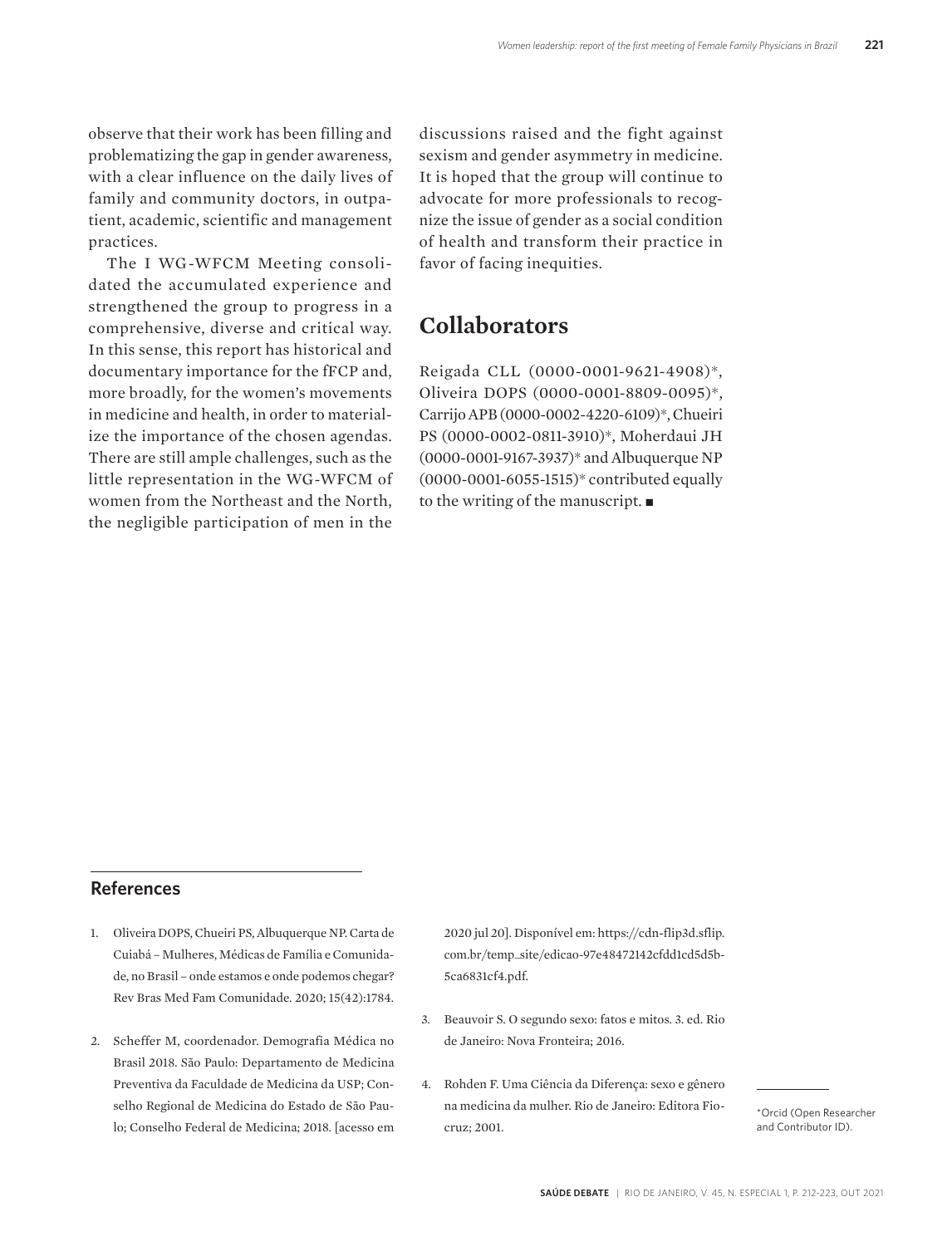- 5. Pontes N, Chueiri P, Ornelas P. Grupo de Trabalho Mulheres na MFC: Histórico e atividades Nov 2017 – Jul 2019. Cuiabá: CBMFC; 2019. [acesso em 2020 jul 6]. Disponível em: https://www.sbmfc.org.br/wp- -content/uploads/2019/08/Historico-e-atividades- -GT-Mulheres-2017-19.pdf
- 6. Wonca Working Party on Women and Family Medicine. Gender equity standards for Wonca Scientific Meetings. East Anglia: WWPWFM; 2009. [acesso em 2020 jul 6]. Disponível em: https://www.globalfamilydoctor.com/GetFile.aspx?oid=C34EDB0E-B59C- -4D4B-A518-09250FA34B7A.
- 7. Sociedade Brasileira de Medicina de Família e Comunidade. Ata da Reunião Ordinária do Grupos de Trabalho Mulheres na MFC. Cuiabá: CBMFC; 2019. [acesso em 2020 jul 6]. Disponível em: https://www. sbmfc.org.br/wp-content/uploads/2019/08/Ata-Reuniao-Gt-Mulheres-15CBMFC.pdf.
- 8. Machado LZ. Feminismos brasileiros nas relações com o Estado: contextos e incertezas. Cadernos pagu. 2016; (47):e16471.
- 9. Universidade de Brasília. Diretoria da Diversidade. [acesso em 2020 jul 10]. Disponível em: http://diversidade.unb.br/index.php/noticias/177-video-institucional-da-div-dac-unb.
- 10. Bonumá H. As mulheres e a economia solidária: a resistência no cotidiano tecendo uma vida melhor. [monografia]. Porto Alegre: Universidade Federal do Rio Grande do Sul; 2015.
- 11. Câmara dos Deputados. Política e administração pública: Baixa representatividade de brasileiras na política se reflete na Câmara. [acesso em 2020 jul 13]. Disponível em: https://www.camara.leg.br/noticias/554554- -baixa-representatividade-de-brasileiras-na-politica- -se-reflete-na-camara/.
- 12. Brasil. Ministério da Saúde. Política Nacional de Saúde Integral de Lésbicas, Gays, Bissexuais, Travestis e Transexuais – LGBT. Brasília, DF: Ministério da Saúde; 2008.
- 13. Kellogg School of Management at Northwestern University. How Big Is the Gender Gap in Science Research Funding? [acesso em 2020 jul 20]. Disponível em: https://insight.kellogg.northwestern.edu/article/how-big-is-the-gender-gap-in-science-research-funding.
- 14. Fontenelle LF, Rossi SV, Oliveira MHM, et al. Postgraduate education among family and community physicians in Brazil: the Trajetórias MFC project. medRxiv preprint first posted online Oct 5, 2019. [acesso em 2020 jul 20]. Disponível em: https://www.medrxiv.org/content/10.1101/19005744v2.
- 15. Prusa A, Picanço L, editores. A Snapshot of the Status of Women in Brazil: 2019. Brazil Institute. Washington, DC: Wilson Center; 2019. [acesso em 2020 jul 20]. Disponível em: https://www.wilsoncenter. org/sites/default/files/media/documents/publication/status\_of\_women\_in\_brazil\_2019\_final.pdf.
- 16. Barros AT, Busanello E. Machismo discursivo: modos de interdição da voz das mulheres no parlamento brasileiro. Rev. Estud. Fem. 2019 [acesso em 2020 jul 20]; 27(2). Disponível em: http://www.scielo.br/ scielo.php?script=sci\_arttext&pid=S0104-026X201 9000200219&lng=pt&nrm=iso.
- 17. Albuquerque NP. Trajetórias de vida, marcadores de diferença e as escolhas, caminhos e permanência de médicas de família e comunidade na estratégia saúde da família. [dissertação]. Uberlândia: Universidade Federal de Uberlândia; 2019. 158 p. [acesso em 2020 jul 20]. Disponível em: http://dx.doi.org/10.14393/ ufu.di.2019.2222.
- 18. Piedade V. Dororidade. São Paulo: Nós; 2017.
- 19. Zanello V. Saúde mental, gênero e dispositivos: cultura e processos de subjetivação. Curitiba: Appris; 2018.
- 20. Paes MF. Mulheres gestoras e trabalhadoras no SUS: reflexões sobre seus lugares de fala e os desafios para expressão de subjetividades. In: Conceição HRM, Túlio Batista Franco, organizadores. Cartografias na